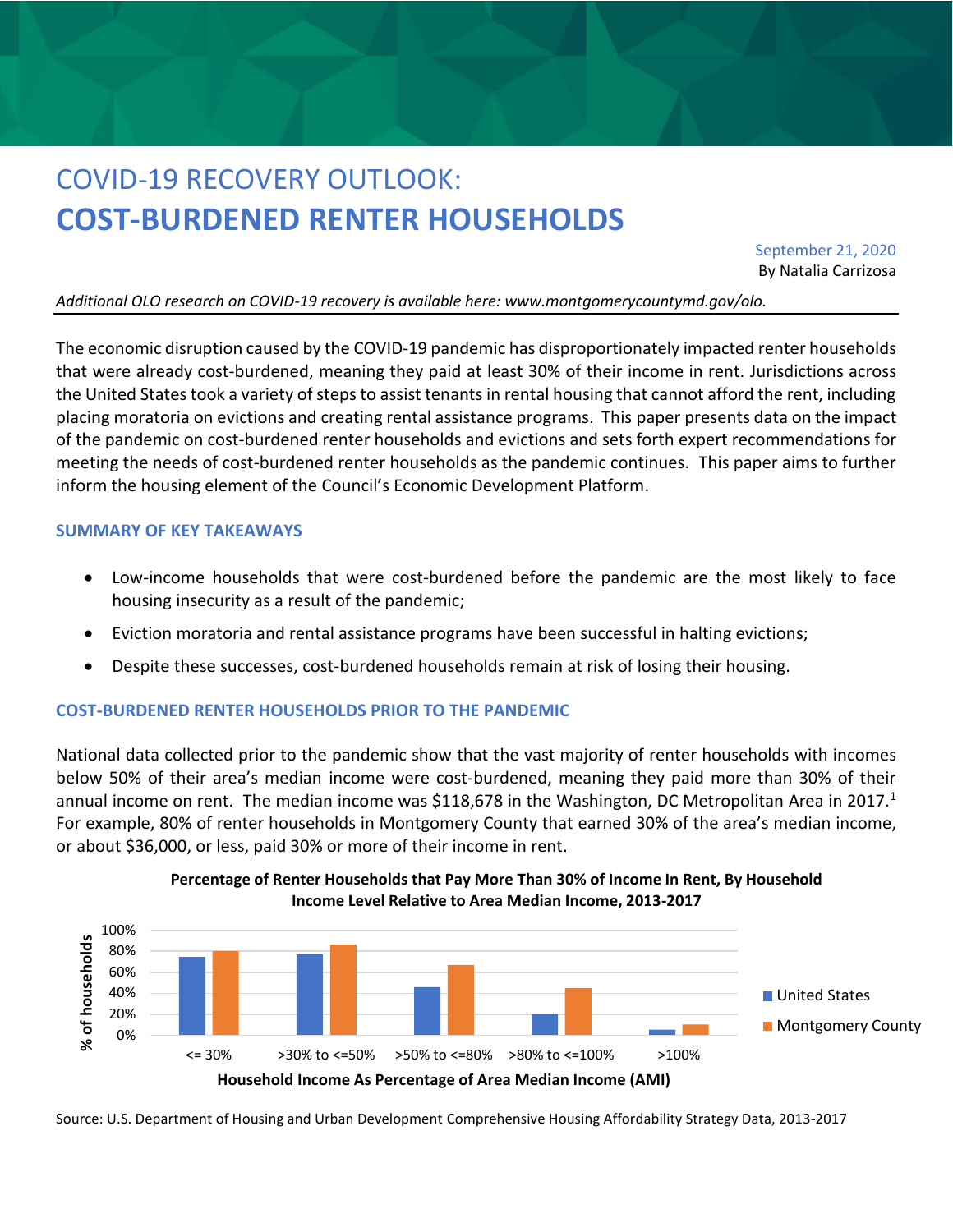Low-income households also faced a declining supply of low-cost rental housing. In Montgomery County. A recent analysis by the Planning Department found that the number of units renting for less than \$1,250 in 2018 inflation-adjusted dollars declined by over 2,500 units between 2010 and 2018.<sup>2</sup>

# **HOUSING INSECURITY DURING THE COVID-19 PANDEMIC**

Between April and July, the percentage of respondents to the U.S. Census Bureau's Household Pulse Survey reporting that they deferred or did not pay the last month's rent on time increased from 17% to 21%. Data for Maryland show a similar change from April to July, but the nonpayment rate reached as high as 36% in June.





Source: U.S. Census Bureau, Household Pulse Survey

Low-income households are the most likely to have experienced income losses as a result of the COVID-19 pandemic.<sup>3</sup> Accordingly, the percentage of respondents that deferred or did not pay the last month's rent on time on the week of July 16 varied significantly by income. For example, 30% of households earning less than \$25,000 reported not paying on time in the Washington, DC area, compared with 4% of those earning \$100,000 to \$149,000. Many households now struggling to pay the rent were cost-burdened prior to the pandemic.





Source: U.S. Census Bureau, Household Pulse Survey, Week 12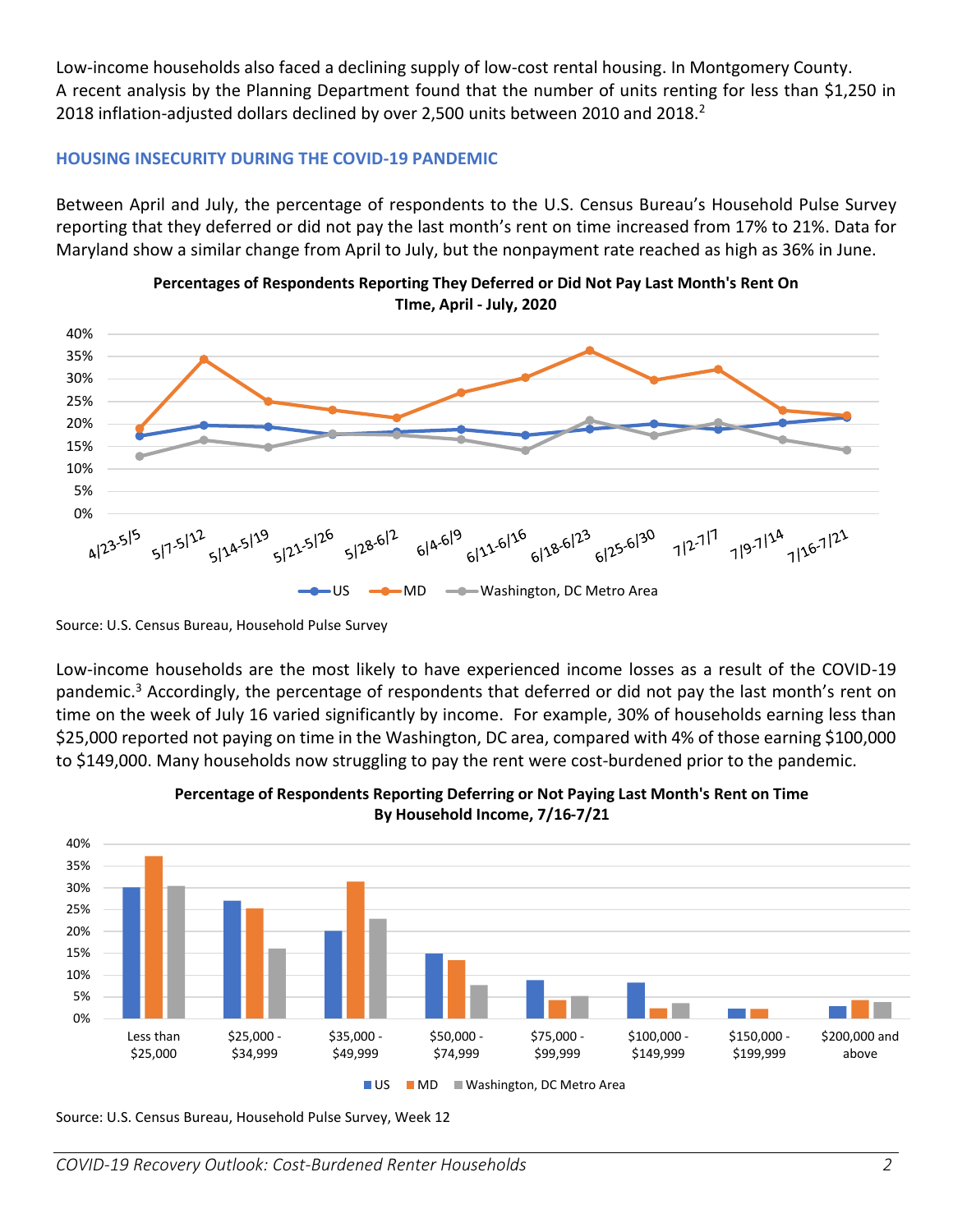Additionally, the percentage of respondents reporting deferring or not paying last month's rent on time varied significantly by race and ethnicity. In particular, 31% of Black respondents and 28% of Latinx respondents nationally reported deferring or not paying the rent on time, compared with less than 15% of White respondents. Nonpayment rates were also highest among households with children, and respondents with lower levels of educational attainment. Respondents ages 65 and older were less likely to report deferring or not paying the rent on time than younger respondents.<sup>4</sup>



#### **% of Respondents Reporting Deferring or Not Paying Last Month's Rent On Time By Race and Ethnicity, 7/16-7/21**



# **EVICTION FILING TRENDS**

Given the economic impacts of the pandemic on cost-burdened tenants, studies have estimated that between 29% and 43% of renter households (or about 30 to 40 million people nationally) will be in arrears on their rent and therefore at risk of eviction by the end of the year.<sup>5</sup> For the first months of the COVID-19 emergency, a patchwork of federal, state and local policies, particularly eviction moratoria, protected renter households across the country from eviction. However, many of these protections, including the federal eviction moratorium that applied to renters living in federally-assisted housing nationally as well as 30 state-level moratoria, had expired by the end of July, if not earlier.

In July, the Federal Reserve Bank of Cleveland analyzed eviction filings in 44 jurisdictions that implemented a variety of policies to prevent evictions. They found that in all jurisdictions, even those that did not establish eviction restrictions or bans, eviction filings dropped sharply in late March and early April. Trends in eviction filings since that time have varied depending each jurisdiction's policies and whether moratoria have expired.<sup>6</sup> In particular:

- 1. Jurisdictions that did not implement eviction moratoria experienced gradual increases in eviction filings beginning in late April and early May;
- 2. By July 7, eviction filings in jurisdictions with no bans or restrictions on eviction filings or hearings in effect were close to prior-year levels;
- 3. Jurisdictions that implemented bans or restrictions on eviction hearings and/or filings did not experience increases in eviction filings until restrictions were lifted or eased.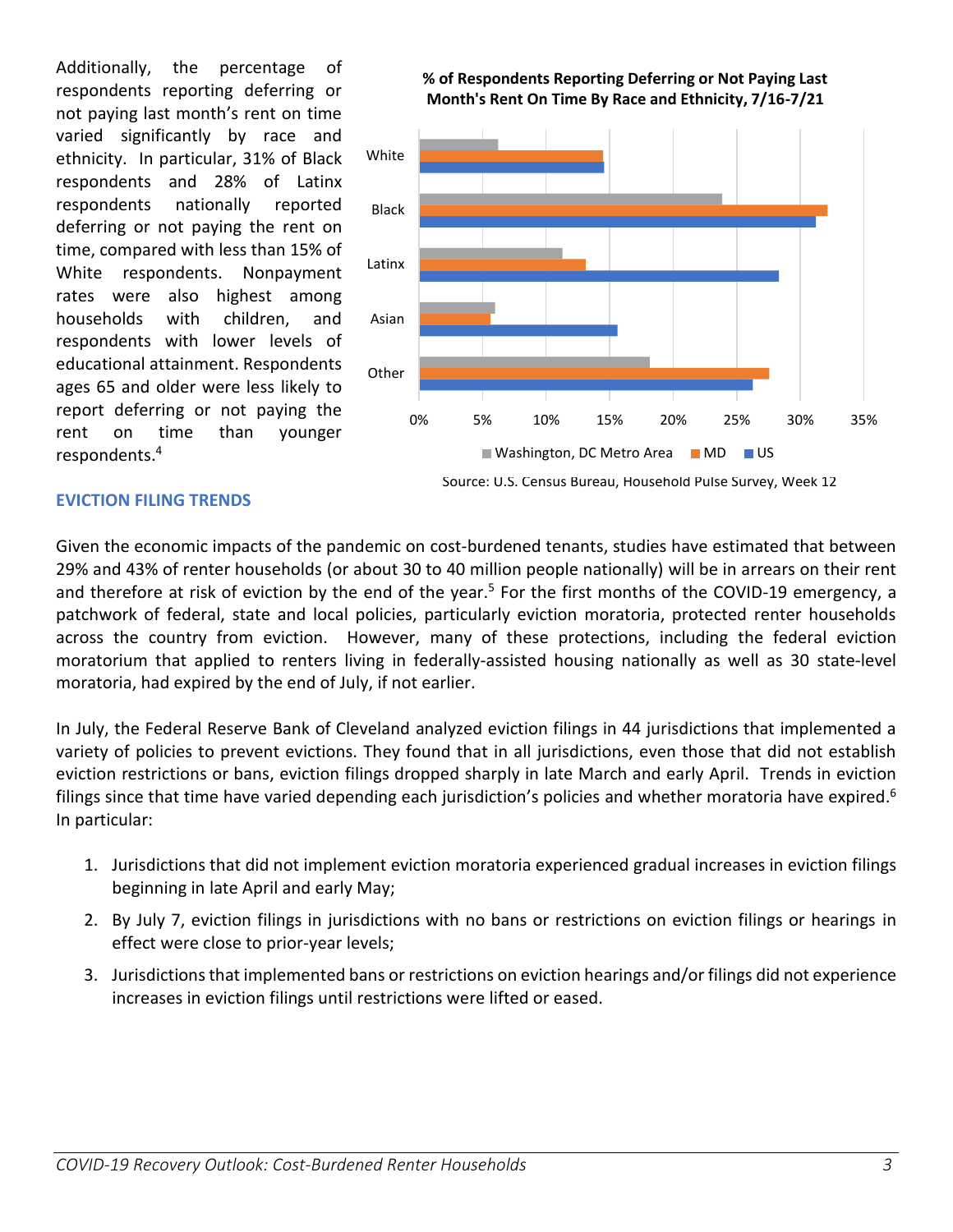The Eviction Lab at Princeton University offers more recent data on eviction filings. Filings in many jurisdictions without moratoria in effect are below average but increasing.

For example, the State of Ohio did not implement a statewide eviction moratorium. Some cities halted evictions locally: Cincinnati and Columbus stopped eviction hearings between mid-March and early June. Cleveland stopped both filings and hearings. Filings have increased significantly since the moratoria expired. However, as of the end of August, eviction filings in these cities are between 40% and 60% below the average for this time of year.



**2020 Eviction Filings Relative to Average in Ohio Cities**







In Wisconsin, the Governor blocked landlords from filing evictions between March 27 and May 26. Eviction Lab data show that filings rose dramatically after the moratorium was lifted. Eviction filings were above average in June and July, and below average in August. Together, these data show that jurisdictions that banned filings saw sharper increases after the bans expired compared with those that only banned hearings.

Source: Eviction Tracking System, Eviction Lab at Princeton University

The above data indicate that the predicted wave of evictions has not yet occurred. Of note, these data do not include cases of tenants vacating their homes without being legally evicted. Researchers to a few factors that may have limited eviction filings during the summer: $<sup>7</sup>$ </sup>

- 1. The federal eviction moratorium that expired on July  $25<sup>th</sup>$  required landlords to give tenants 30 days' notice before filing an eviction case, preventing them from filing during most of August;
- 2. Federal Pandemic Unemployment Compensation, which provided a \$600 weekly supplement for unemployed workers through July 25, helped households afford the rent in the summer months;
- 3. States, cities and counties have used CARES Act funding to provide emergency rental assistance to tenants, and this assistance is likely to have prevented many evictions; and
- 4. Landlords may have less of an incentive to pursue eviction if they do not anticipate finding another tenant who will be able to pay the rent.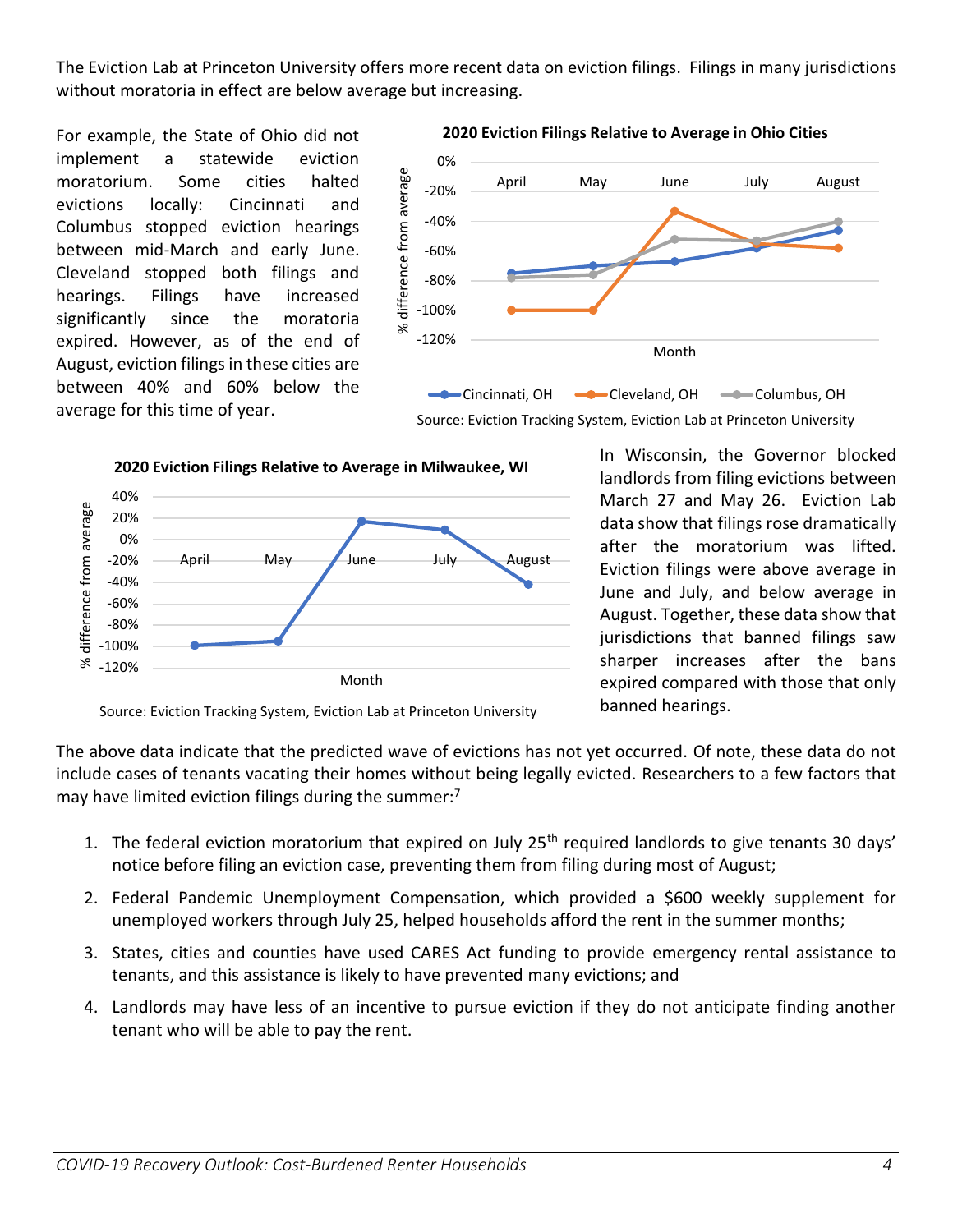# **OUTLOOK FOR HOUSING INSECURITY AND EVICTIONS**

On September 1, the Centers for Disease Control and Prevention (CDC) issued an order prohibiting landlords from evicting tenants in residential properties in the United States, if the tenant files a declaration saying they meet income and other criteria. The order expires on December 31, 2020.<sup>8</sup> This order is unprecedented and may face legal challenges. During the first two weeks that the order went into effect, news reports indicated that evictions are continuing because tenants do not know how to qualify, and that courts are uncertain as to how to interpret the order.<sup>9</sup> The order may nonetheless reduce the immediate risk of a large wave of evictions. However, renter households face both short-term and long-term risks despite this order.

# **Short-Term and Long-Term Risks for Renter Households That Cannot Afford the Rent<sup>10</sup>**

## Short Term

- Some landlords are harassing nonpaying tenants, shutting off utilities and/or failing to make repairs.
- Landlords are increasingly accepting credit card payments for rent, and tenants are at risk of mounting high-interest debt.
- Landlords may still pursue eviction of tenants that do not sign declaration saying they meet the CDC's eviction ban criteria.

## Long Term

- Nonpaying tenants will be subject to eviction when the CDC's order expires, as it does not prevent tenants' rental debts from accruing and does not provide funds for rental assistance.
- Landlords that do not receive rent payments may struggle to pay their mortgages or their taxes or maintain their properties, impacting the supply of safe housing for low-income households.

Researchers have identified numerous tools for eviction prevention.<sup>11</sup> A recent report from the Aspen Institute argues that, in addition to a nationwide moratorium like that ordered by the CDC, two tools can play critical roles for protecting housing for vulnerable renter households: $^{12}$ 

- 1. \$100 billion in federal emergency rental assistance; and
- 2. Guaranteeing a civil right to counsel to tenants in rental housing, which ensures tenants in housing court have access to legal representation and is shown to improve tenant's housing stability.

## **TAKEAWAYS**

The COVID-19 pandemic has had a significant impact on housing insecurity among already cost-burdened renter households. In the short term, the recent federal eviction moratorium reduces but does not eliminate the immediate risk of a wave of evictions, and nonpaying households face other immediate risks to their housing stability. In the long term, nonpaying households that do not receive rental assistance will be subject to eviction after the CDC's order expires. To address these risks, policymakers may:

- Consider the limits of eviction moratoria in protecting renter households' housing stability;
- Advocate for increased federal funding for emergency rental assistance; and
- Examine the feasibility of guaranteeing tenants a civil right to counsel.